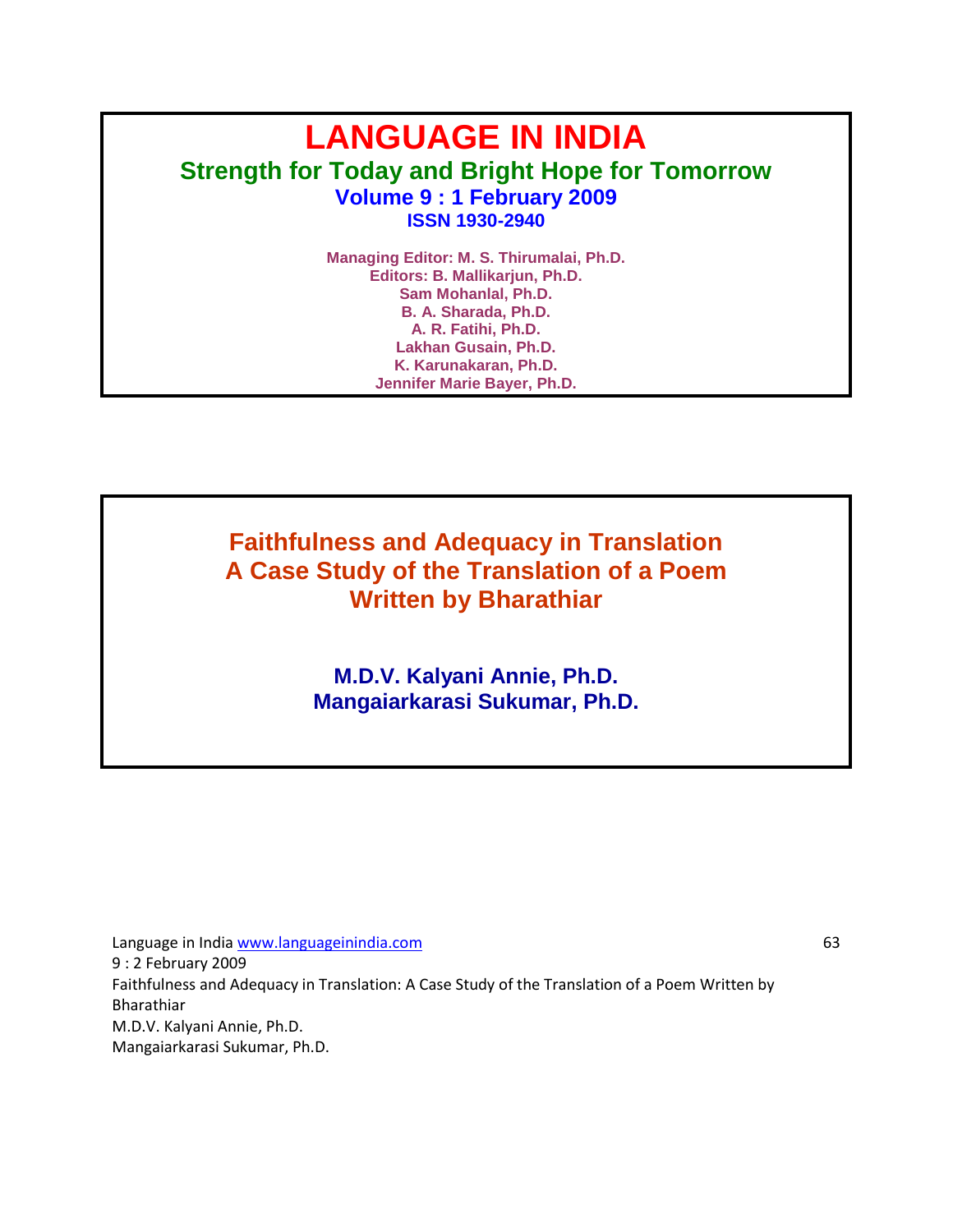# **Faithfulness and Adequacy in Translation A Case Study of the Translation of a Poem Written by Bharathiar**

**M. D. V. Kalyani Annie, Ph.D. Mangaiarkarasi Sukumar, Ph.D.**

# **The Question of Adequacy and Faithfulness**

The minds of great people of a particular language, minds of great people that shape human life, have been made available to all, who can read and hear in all parts of the world, because of the art of translation. Translation is an art of approximation. Fine translations aim at conveying faithfully the heart and mind of the author without changing the original author's meaning, intention, idea and purpose. As Thirumalai points out [\(http://www.languageinindia.com/jan2003/languageinscience.html#chapter7\)](http://www.languageinindia.com/jan2003/languageinscience.html#chapter7),

Since the user is not generally aware of all the details of the original information (if he was aware, he might not bother to seek the information in the translated version except for urgent and special reasons such as in the case of giving references to his readers to indicate the accessibility of the materials referred to in their language), he is generally unable to judge, in full, the adequacy of the translated version as opposed to its original. Assessment of adequacy is generally made better by a team of persons who have, severally or collectively, competence in the subject, and the source and the target languages.

#### **Translators' Preparation**

Since adequacy and faithfulness are essential features of a good translation, it becomes necessary that translators prepare themselves with knowledge and understanding that would unravel the original author's meaning, intention, idea and purpose. This demand is all the more stringent when it comes to translating poetry with potent intercultural and cross-religious references, etc. If this is not done, then, the translator would only misrepresent the poem and the poet in their translation.

#### **Fairness in Translation**

According to Webster, the term "translate" means "to express in another language, while systematically retaining the original sense." Here, one must note that translations that do not retain "the original sense" of the author do more damage than good because, apart from being unfair to the authors who

Language in India www.languageinindia.com 64 9 : 2 February 2009 Faithfulness and Adequacy in Translation: A Case Study of the Translation of a Poem Written by Bharathiar M.D.V. Kalyani Annie, Ph.D. Mangaiarkarasi Sukumar, Ph.D.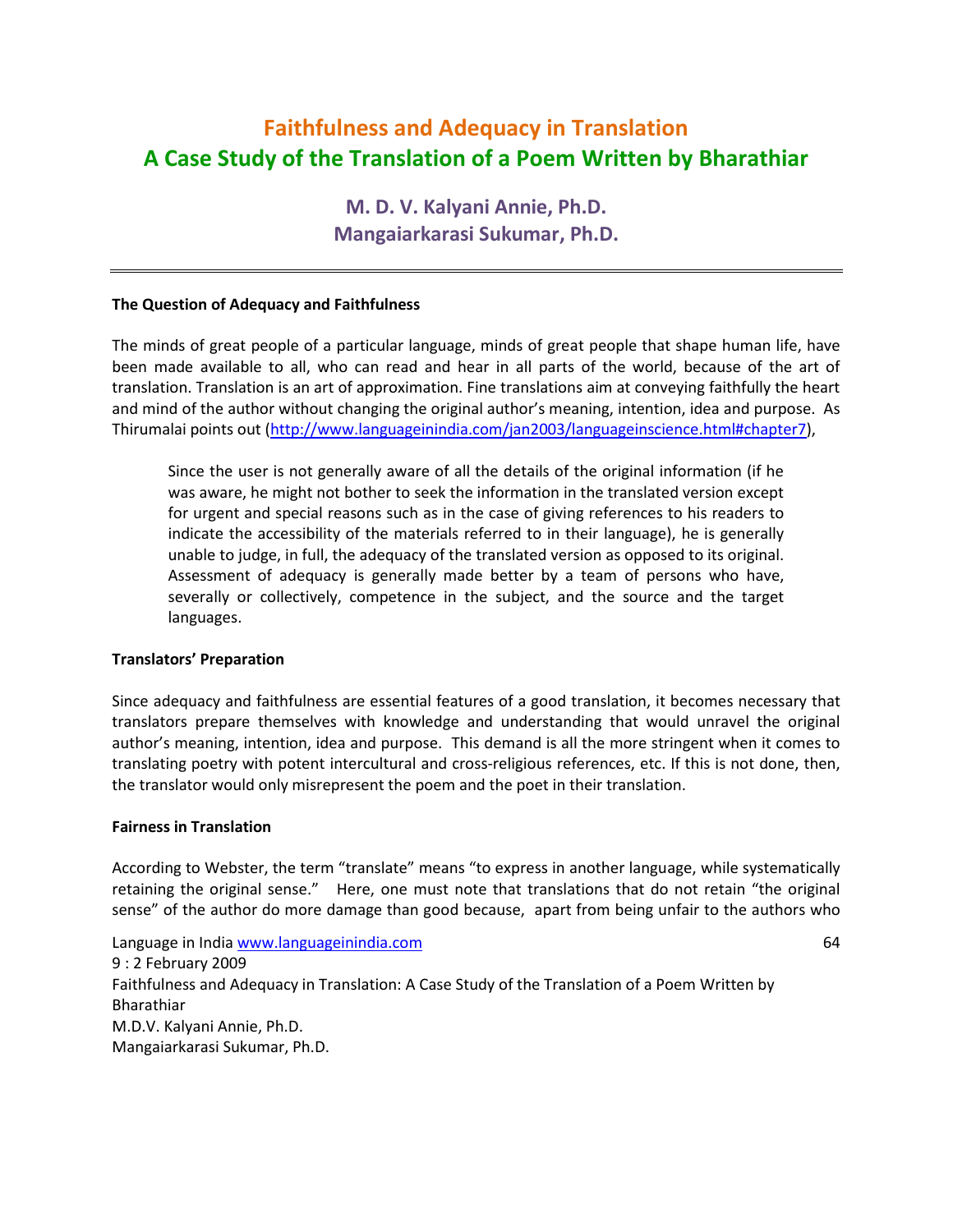are misrepresented, wrong translations are also unfair to people who trust the translators and read these translations.

Good translations are truthful vehicles of the thoughts of original writers, whereas false translations corrupt the works of the original writers making the original authors subservient to the translator's intent and/or inadequate preparation.

# **Translations from Indian Languages**

Most of the translations of the works of poets in Indian languages is done not by the authors themselves but by other interested and often well-meaning translators. Most of the translations of the poets of eminence in various Indian languages have been undertaken in the past only after the death of these poets. As such, original authors' views on the translations of their works are not readily available. If they were alive, and if they were given a chance to review the translations before these were published, they would have made corrections appropriate to their original intent.

This condition makes it all the more imperative that translators take abundant care to identify the meaning and sense of the poems they translate, doing their best to bring out the original intent and meaning, etc.

#### **Our Focus – Translation of a Poem Written by Bharathiar**

In this paper, we analyze the translation of a poem by Bharathiar by a well-known translator, Prema Nandakumar, to illustrate the requirements that we consider as important while translating a poem into English from Indian languages.

We must emphasize that translation is a great art and the translated piece is often an approximation of the original. And so, no single translation of a piece of poetry may be considered perfect in all aspects comparing it to the original. Errors are common, but we all need to strive to avoid manifest errors of interpretation.

#### **Bharathiar in Modern Indian Literature**

To place him in the Indian context and modern history, we note that Bharathiar, a great modern Tamil poet, was a contemporary of B.G. Tilak. He was present in the Surat Congress of 1907 and was a staunch supporter of the so-called Extremists group. He had to move to Pondicherry, then a French territory, in order to avoid imprisonment in the hands of the British rulers. His poem on the rise and success of Bolshevik Revolution or the Great October Revolution in Russia is considered a great masterpiece and as the earliest support for October Revolution in India, by the leaders and workers of the Communist Movement in India. Indian National Congress considers him to be *the* Congress Poet of par excellence.

Language in India www.languageinindia.com 65 9 : 2 February 2009 Faithfulness and Adequacy in Translation: A Case Study of the Translation of a Poem Written by Bharathiar M.D.V. Kalyani Annie, Ph.D. Mangaiarkarasi Sukumar, Ph.D.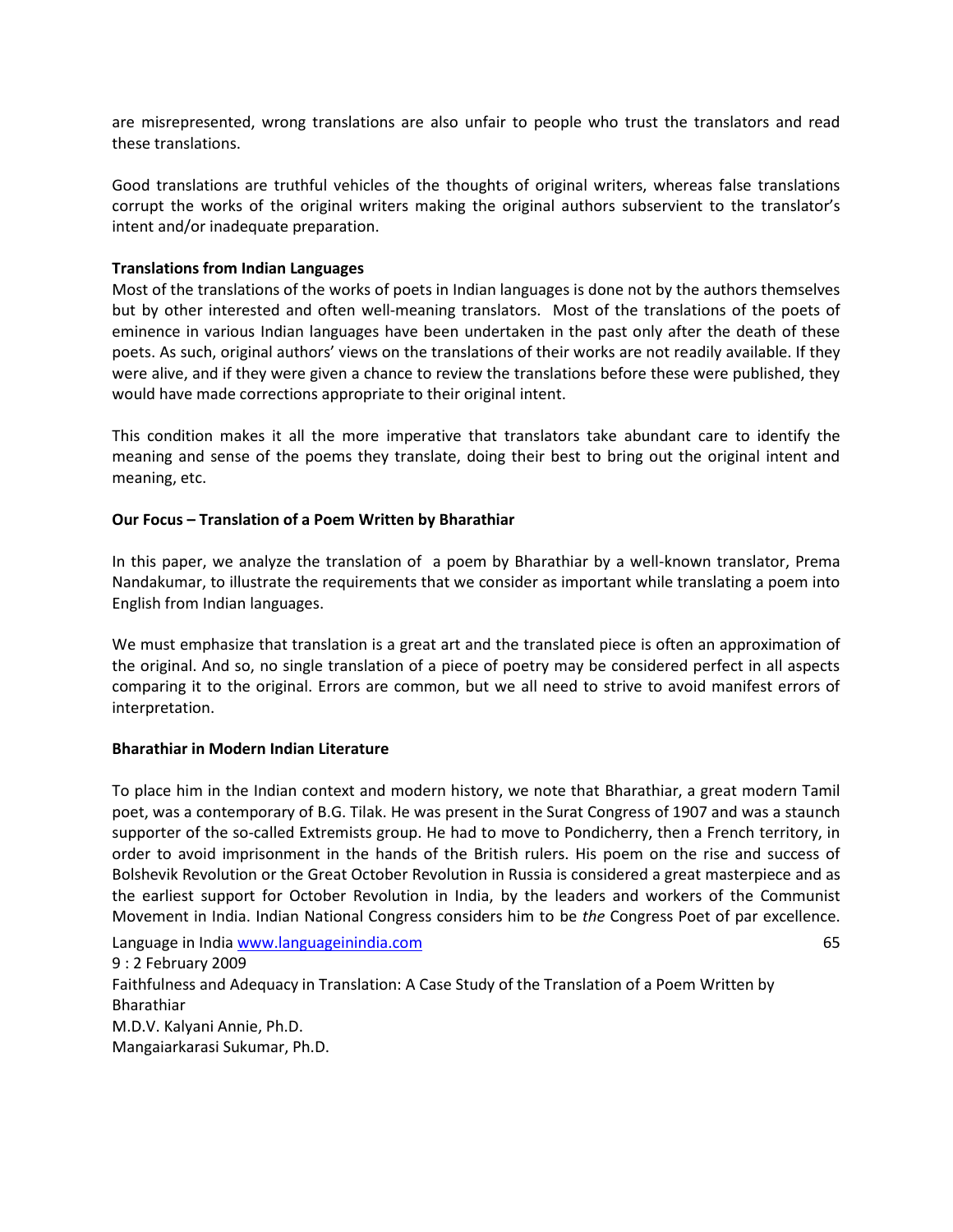Dravidian Movements leaders had some reservations in the past but officially he is also adopted as a great modern Tamil poet with revolutionary ideas since his poems stand against suppression of women, religious minorities, and lower strata of the society. Bharathiar was heavily influenced also by the spiritual developments within modern Hinduism during India's Freedom Struggle against the British rule. He was not acceptable to the Congress leadership in Madras Presidency while he was alive because of his revolutionary ideas and some eccentric behavior. However, for all time to come, Bharathiar's poetry and prose works will be considered a great contribution to Modern Tamil. He used formal verses, free verse, introduced prose-poems and made several innovations that would last for a long time.

So, a translator of his poems is burdened with many responsibilities and is also blessed with a lot of information and research on Bharathiar's works.

# **A Poem on Mary Magdalene of the Bible**

One of his poems, Ye:su Kristu (Jesus Christ) is set in somewhat traditional verse format, with 3 stanzas. It takes up the story of Mary Magdalene. Bharathiar writes in his preface to the poem, "One may translate these words to read, that Mary Magdalene, a wayward woman came to Jesus and remorsefully asked of him to save her from her evil ways and their consequences. Jesus showed her grace. According to Christ's legend, Mary Magdalene saw with her own eyes this Jesus as he was raised from the dead on the third day of his burial to be glorified. This episode is explained by this poem here."

With these words of introduction, Bharathiar presents his insightful poem on Jesus Christ. Bharathiar correctly portrays the Biblical position of the event of crucifixion and resurrection of Jesus Christ. In fact, Bharathiar makes it a point to mention in the preface, "as per Christian *puranam"* (referring to the Bible).

So, it becomes incumbent upon any reader or a translator that their understanding be based on the narrative found in the Bible and not swerves from it. The poet himself has called for this when he makes a reference to the story from the Bible.

However, the translator makes several changes, manifestly against the intent and wording of the original author.

#### **Theological Mix Up and Linguistic Misinterpretation**

Of these, we would like to take up only two features: theological mix-up and linguistic misinterpretation.

As already pointed out, translation from any language to another language is not an easy task. Difficulties become compounded when inter-cultural and cross-religious information is to be translated.

Language in India www.languageinindia.com 66 9 : 2 February 2009 Faithfulness and Adequacy in Translation: A Case Study of the Translation of a Poem Written by Bharathiar M.D.V. Kalyani Annie, Ph.D. Mangaiarkarasi Sukumar, Ph.D.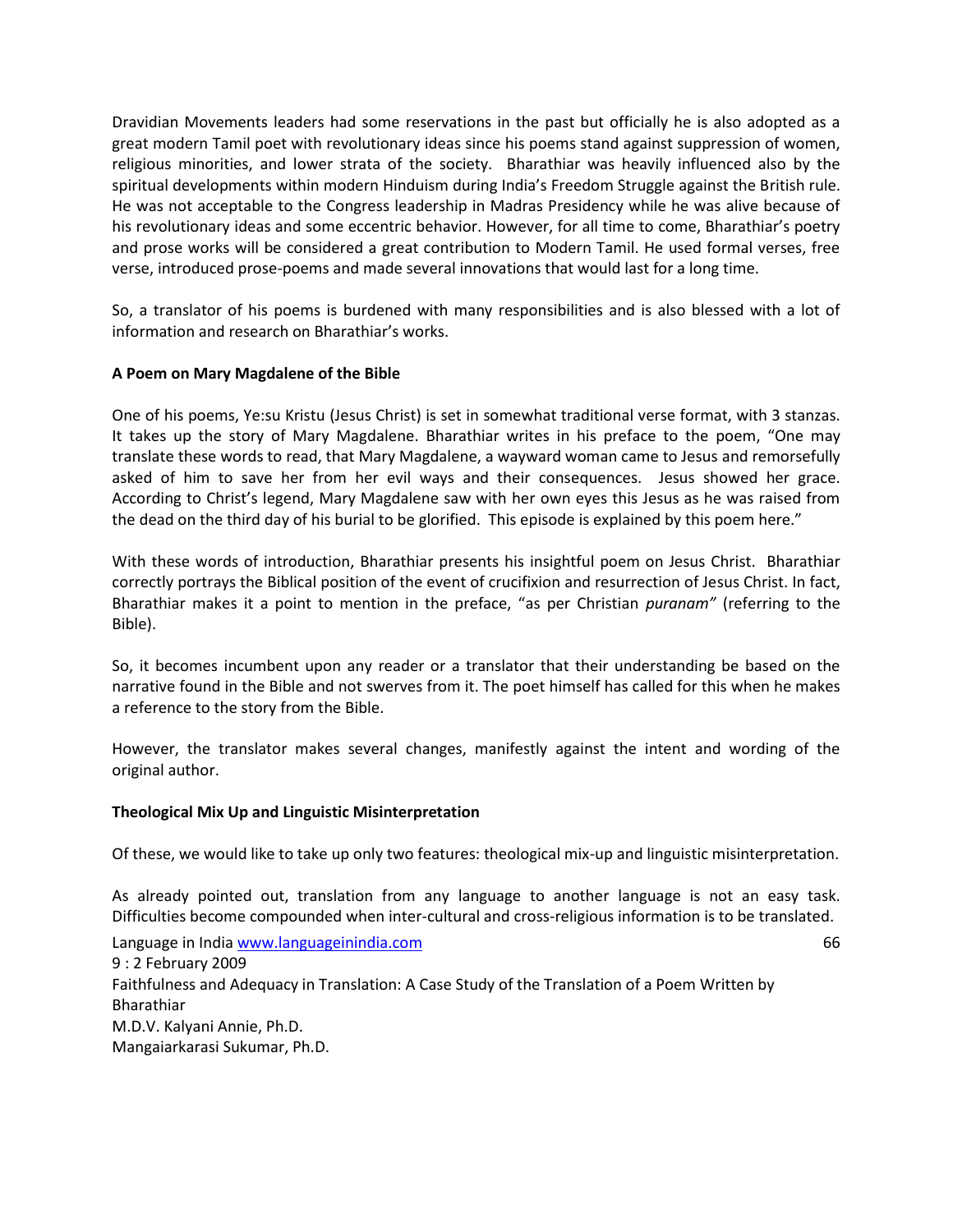While Bharathiar clearly talks about resurrection, the translator mixes *resurrection* with *ascension* of Jesus Christ which happens on a later day. The context is crucifixion of Jesus Christ and the place is Calvary where Jesus was crucified. It is the sight of Jesus on the Cross that impacts Mary Magdalene.

# **Linguistic Misinterpretation**

The translator translates the second line in the first stanza (e**zh**undu uyirttanan naaL oru mu:nRil) as 'ascended in three days'. If this is due to a misunderstanding of the Biblical position or due to a misunderstanding of the Tamil word, "uyirttanan," clarity could have been achieved by a reference to the Bible in both English and Tamil versions. "Rose from the dead" is a common translation in English and this "rise" is aptly presented with the Tamil word "e**zh**undu." Theological mix up results because the Biblical position clearly makes resurrection and ascension as two different events.

While this example in itself presents the linguistic difficulty created by the translator, there is yet another line in which once again a theological mix up of serious proportions is caused through a wrong reading of a word. Lines 6 and 7 of the first stanza in Tamil are as follows:

te:var vantu namakkuT pukunte: na:caminRi namai nittanka:ppa:r

The translator offers the translation for these lines as follows: The gods will enter us And guard us from all ills

The translator quickly translates the word te:var as "gods" which is appropriate in ordinary contexts as it could easily mean a plurality, "gods". However, if this translation is correct, the finite verb should be ka:ppar, or ka:pparkaL (which does not sound poetic enough in this line), and not ka:ppa:r as given by Bharathiar. The finite verbal phrase is the key to the possible correct translation here. *ka:pp:ar* has the correct verbal ending for a singular person. If ka:ppar or ka:ppa:rkaL is used, then, the word te:var could be interpreted as a plural noun. So, te:var should have been interpreted as God, a singular entity.

# **Bharathiar's Understanding of the Bible and the Word Play**

Bharathiar appears to be very careful and adept at describing faithfully the original Biblical position while at the same time interpreting and contextualizing the message of Crucifixion for his largely Hindu audience.

Language in India www.languageinindia.com 67 9 : 2 February 2009 Faithfulness and Adequacy in Translation: A Case Study of the Translation of a Poem Written by Bharathiar M.D.V. Kalyani Annie, Ph.D. Mangaiarkarasi Sukumar, Ph.D.